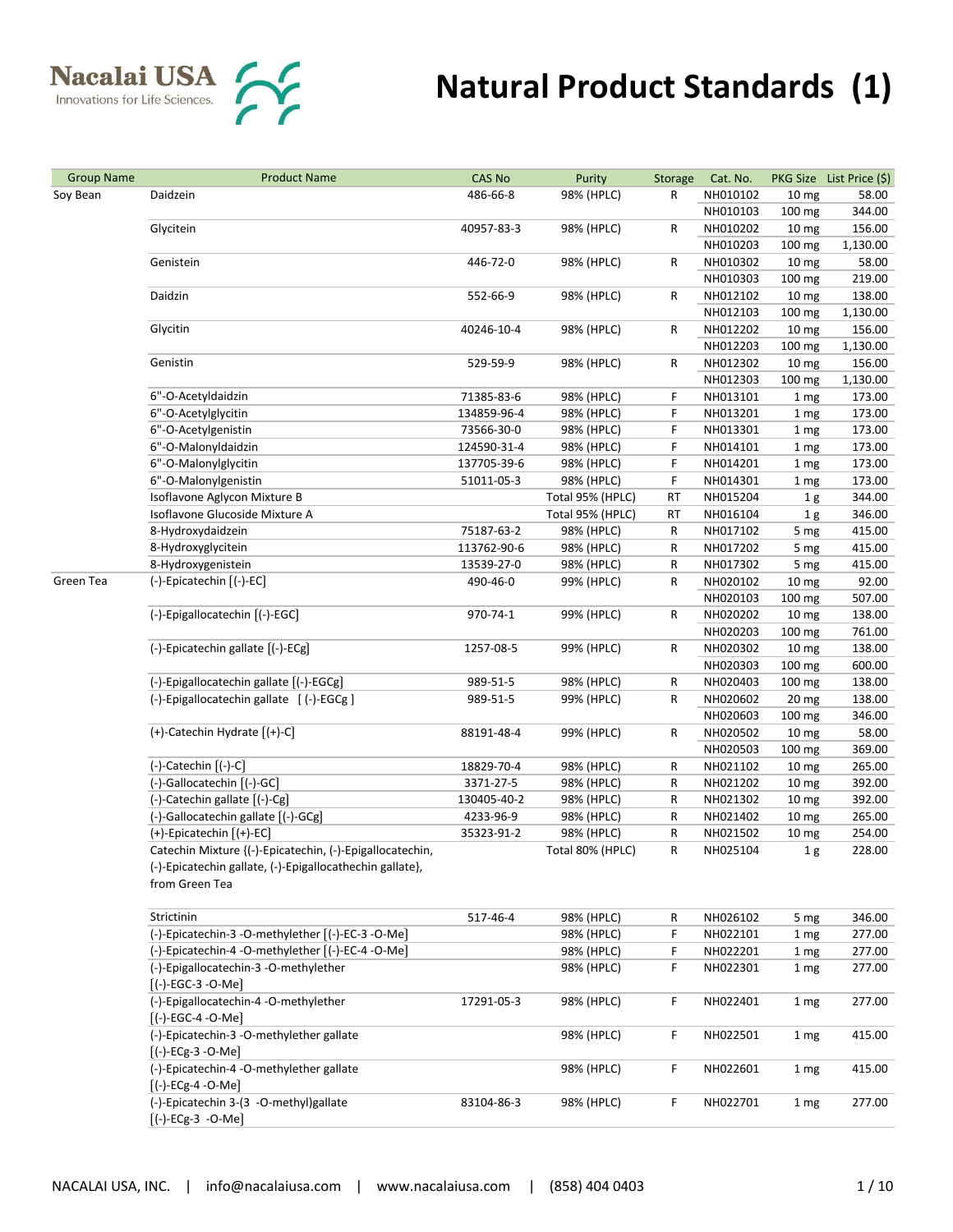| <b>Group Name</b> | <b>Product Name</b>                                    | <b>CAS No</b> | Purity           | Storage | Cat. No.             |                            | PKG Size List Price (\$) |
|-------------------|--------------------------------------------------------|---------------|------------------|---------|----------------------|----------------------------|--------------------------|
|                   | (-)-Epicatechin 3-(3"-O -methyl)gallate                | 83104-86-3    | 99% (HPLC)       | F       | NH027102             | 5 mg                       | 346.00                   |
|                   | [(-)-ECg-3"-O -Me](natural)                            |               |                  |         |                      |                            |                          |
|                   | (-)-Epicatechin 3-(4 -O-methyl)gallate                 | 108907-44-4   | 98% (HPLC)       | F.      | NH022801             | 1 mg                       | 277.00                   |
|                   | $[(-)-ECg-4 -O-Me]$                                    |               |                  |         |                      |                            |                          |
|                   | (-)-Epigallocatechin-3 -O-methylether Gallate          | 298700-56-8   | 98% (HPLC)       | F.      | NH022901             | 1 mg                       | 415.00                   |
|                   | $[(-)$ -EGCg-3 -O-Me]                                  |               |                  |         |                      |                            |                          |
|                   | (-)-Epigallocatechin-4 -O-methylether Gallate          | 298700-57-9   | 98% (HPLC)       | F.      | NH023001             | 1 <sub>mg</sub>            | 415.00                   |
|                   | $[(-)$ -EGCg-4 -O-Me]                                  |               |                  |         |                      |                            |                          |
|                   | (-)-Epigallocatechin 3-(3"-O -methyl)gallate           | 83104-87-4    | 99% (HPLC)       | F.      | NH027201             | 2 mg                       | 231.00                   |
|                   | [(-)-EGCg-3"-O -Me] (natural)                          |               |                  |         | NH027202             | 10 <sub>mg</sub>           | 346.00                   |
|                   | (-)-Epigallocatechin 3-(4"-O-methyl)gallate            | 224434-07-5   | 98% (HPLC)       | F       | NH023201             | 1 <sub>mg</sub>            | 277.00                   |
|                   | (-)-Gallocatechin 3-(3"-O -methyl)gallate              |               | 98% (HPLC)       | F.      | NH023301             | 1 mg                       | 1,153.00                 |
|                   | [(-)-GCg-3"-O -Me] (synthetic)                         |               |                  |         |                      |                            |                          |
|                   | (-)-Gallocatechin 3-(4"-O-methyl)gallate               |               | 99% (HPLC)       | F.      | NH023401             | 1 mg                       | 1,153.00                 |
|                   | $[$ (-)-GCg-4"-O-Me ] (synthetic)                      |               |                  |         |                      |                            |                          |
|                   | (-)-EGCg-3', 4"-di-O-Me                                |               | 99% (HPLC)       | F       | NH023501             | 1 mg                       | 577.00                   |
|                   | (-)-EGCg-4', 4"-di-O-Me                                |               | 99% (HPLC)       | F       | NH023601             | 1 mg                       | 577.00                   |
|                   | (-)-EGCg-3", 4"-di-O-Me                                |               | 99% (HPLC)       | F       | NH023701             | 1 mg                       | 577.00                   |
| <b>Black Tea</b>  | Theaflavin                                             | 4670-05-7     | 98% (HPLC)       | F       | NH030101             | 1 mg                       | 138.00                   |
|                   | Theaflavin 3-O-gallate                                 | 30462-34-1    | 98% (HPLC)       | F       | NH030201             | 1 mg                       | 173.00                   |
|                   | Theaflavin 3' -O-gallate                               | 28543-07-9    | 98% (HPLC)       | F       | NH030301             | 1 mg                       | 173.00                   |
|                   | Theaflavin 3,3 -di-O-gallate                           | 30462-35-2    | 98% (HPLC)       | F       | NH030401             | 1 mg                       | 173.00                   |
| Ginkgo Biloba     | Ginkgolide A                                           | 15291-75-5    | 98% (HPLC)       | R       | NH050102             | 10 <sub>mg</sub>           | 46.00                    |
|                   | Ginkgolide B                                           | 15291-77-7    |                  |         | NH050103<br>NH050202 | 100 mg                     | 323.00<br>92.00          |
|                   |                                                        |               | 98% (HPLC)       | R       | NH050203             | 10 <sub>mg</sub><br>100 mg | 646.00                   |
|                   | Ginkgolide C                                           | 15291-76-6    | 98% (HPLC)       | R       | NH050302             | 10 mg                      | 92.00                    |
|                   |                                                        |               |                  |         | NH050303             | 100 mg                     | 646.00                   |
|                   | (-)-Bilobalide                                         | 33570-04-6    | 98% (HPLC)       | R       | NH050402             | 10 <sub>mg</sub>           | 138.00                   |
|                   |                                                        |               |                  |         | NH050403             | 100 mg                     | 969.00                   |
|                   | Ginkgolic Acid 15:1                                    | 22910-60-7    | 99% (HPLC)       | R       | NH052102             | 10 <sub>mg</sub>           | 344.00                   |
|                   | [Anacardic acid 15:1 Ginkgolic Acid, Ginkgolic Acid I] |               |                  |         |                      |                            |                          |
|                   | Ginkgolic Acid 17:1                                    | 111047-30-4   | 99% (HPLC)       | R       | NH052202             | 10 <sub>mg</sub>           | 344.00                   |
|                   | [Anacardic acid 17:1 Ginkgolic Acid II]                |               |                  |         |                      |                            |                          |
|                   | Ginkgolic Acid 13:0 [Anacardic acid 13:0]              | 20261-38-5    | 99% (HPLC)       | R       | NH052302             | 5 mg                       | 344.00                   |
|                   | Ginkgolic Acid 15:0 [Anacardic acid 15:0]              | 16611-84-0    | 99% (HPLC)       | R       | NH052402             | 10 <sub>mg</sub>           | 344.00                   |
|                   | Ginkgolic acid 15:0                                    | 16611-84-0    | 99% (HPLC)       | R       | NH052403             | 100 mg                     | 1,453.00                 |
|                   | Ginkgolic Acid 15:1 + 13:0(4:1)                        |               | 99% (HPLC)       | R       | NH053102             | 10 <sub>mg</sub>           | 277.00                   |
|                   | [Anacardic acid 15:1+Anacardic acid 13:0]              |               |                  |         |                      |                            |                          |
|                   | Ginkgolic Acid 17:1 + 15:0(6:1)                        |               | 99% (HPLC)       | R       | NH053202             | 10 <sub>mg</sub>           | 277.00                   |
|                   | [Anacardic acid 17:1+Anacardic acid 15:0]              |               |                  |         |                      |                            |                          |
|                   | Ginkgolic acids [Anacardic acids]                      |               | Total 95% (HPLC) | R       | NH053303             | 100 mg                     | 173.00                   |
|                   |                                                        |               |                  |         | NH053304             | 1 <sub>g</sub>             | 346.00                   |
| Royal Jelly       | (E)-10-Hydroxy-2-decenoic Acid                         | 14113-05-4    | 99% (HPLC)       | R       | NH070102             | 10 <sub>mg</sub>           | 92.00                    |
|                   |                                                        |               |                  |         | NH070103             | 100 mg                     | 738.00                   |
| Red Pepper        | Capsaicin                                              | 404-86-4      | 99% (HPLC)       | R       | NH100102             | 10 <sub>mg</sub>           | 196.00                   |
|                   |                                                        |               |                  |         | NH100103             | 100 mg                     | 1,372.00                 |
|                   | Capsaicin                                              | 404-86-4      | 95% (HPLC)       | R       | NH102102             | 50 mg                      | 231.00                   |
|                   |                                                        |               |                  |         | NH102103             | 500 mg                     | 1,614.00                 |
|                   | Dihydrocapsaicin                                       | 19408-84-5    | 99% (HPLC)       | R       | NH100202             | 10 <sub>mg</sub>           | 231.00                   |
|                   |                                                        |               |                  |         | NH100203             | 100 mg                     | 1,614.00                 |
|                   | Nordihydrocapsaicin                                    | 28789-35-7    | 95% (HPLC)       | R       | NH100301             | 1 mg                       | 323.00                   |
|                   | N-VanillyInonanamide                                   | 2444-46-4     | 95% (HPLC)       | R       | NH100401             | 1 mg                       | 323.00                   |
|                   | N-VanillyIdecanamide                                   | 31078-36-1    | 95% (HPLC)       | R       | NH100501             | 1 mg                       | 323.00                   |
|                   | N -Vanillylnonanamide [ Capsaicin (synthetic) ]        | 2444-46-4     | 99% (HPLC)       | R       | NH100602             | 20 <sub>mg</sub>           | 231.00                   |
|                   | Stevioside                                             |               |                  |         | NH100603             | 100 mg                     | 346.00                   |
| Stevia            |                                                        | 57817-89-7    | 99% (HPLC)       | R       | NS160303             | 100 mg                     | 173.00                   |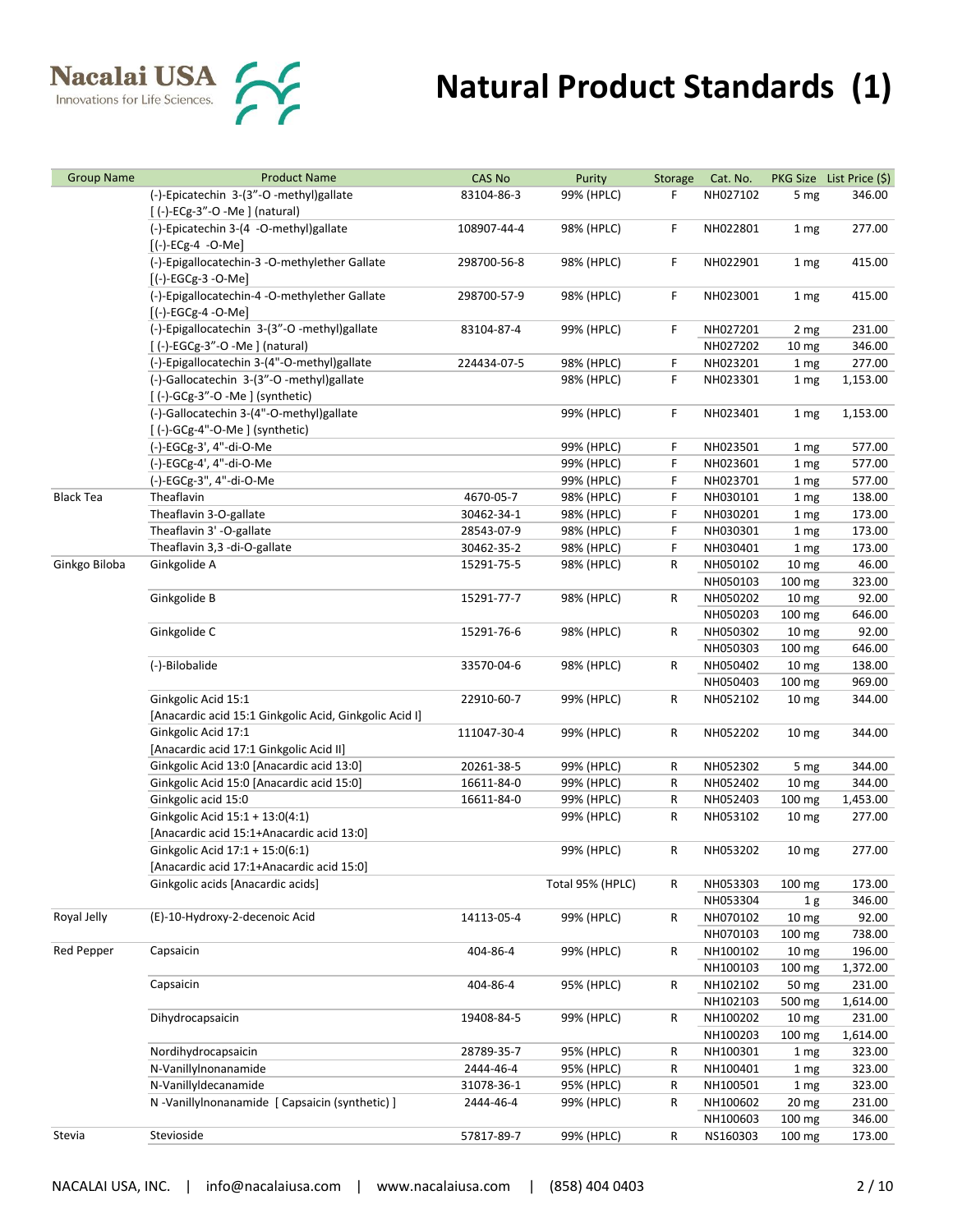

| <b>Group Name</b> | <b>Product Name</b>                       | <b>CAS No</b> | Purity           | Storage | Cat. No.             |                          | PKG Size List Price (\$) |
|-------------------|-------------------------------------------|---------------|------------------|---------|----------------------|--------------------------|--------------------------|
|                   | Dulcoside A                               | 64432-06-0    | 98% (HPLC)       | R       | NS160402             | 2 mg                     | 346.00                   |
|                   | Rebaudioside A                            | 58543-16-1    | 99% (HPLC)       | R       | NS160503             | 100 mg                   | 173.00                   |
|                   | Rebaudioside C                            | 63550-99-2    | 98% (HPLC)       | R       | NS160702             | 5 mg                     | 415.00                   |
| Linseed           | <b>SDG Mixture</b>                        |               | Total 99% (HPLC) | F       | NS200002             | 10 <sub>mg</sub>         | 461.00                   |
|                   |                                           |               |                  |         | NS200003             | 100 mg                   | 3,690.00                 |
|                   | <b>SDG Mixture</b>                        |               | Total 95% (HPLC) | F       | NS200102             | 10 <sub>mg</sub>         | 231.00                   |
|                   |                                           |               |                  |         | NS200103             | 100 mg                   | 1,845.00                 |
|                   | $(2R, 3R)$ -SDG                           | 158932-33-3   | 99% (HPLC)       | F       | NS200202             | 5 mg                     | 461.00                   |
|                   | (2R,3S)-SDG                               | 492449-92-0   | 99% (HPLC)       | F       | NS200302             | 2 mg                     | 461.00                   |
| Sesame Lignan     | (+)-Sesamin                               | 607-80-7      | 99% (HPLC)       | F.      | NS180103             | 100 mg                   | 231.00                   |
|                   |                                           |               |                  |         | NS180104             | 1 <sub>g</sub>           | 692.00                   |
|                   | (+)-Sesamolin                             | 526-07-8      | 99% (HPLC)       | F.      | NS181102             | 10 <sub>mg</sub>         | 231.00                   |
|                   |                                           |               |                  |         | NS181103             | 100 mg                   | 1,153.00                 |
|                   | (+)-Episesamin                            | 133-03-9      | 99% (HPLC)       | F.      | NS180202             | 10 mg                    | 346.00                   |
|                   |                                           |               |                  |         | NS180203             | 100 mg                   | 2,421.00                 |
|                   | Diasesamin                                | 551-30-4      | 99% (HPLC)       | F       | NS180301             | 2 mg                     | 577.00                   |
|                   | Sesaminol                                 | 74061-79-3    | 99% (HPLC)       | F       | NS182102             | 10 <sub>mg</sub>         | 415.00                   |
|                   | 2-Episesaminol                            | 104319-96-2   | 98% (HPLC)       | F       | NS182202             | 10 <sub>mg</sub>         | 415.00                   |
|                   | 6-Episesaminol                            | 105616-55-5   | 99% (HPLC)       | F       | NS182301             | 2 mg                     | 415.00                   |
|                   | Diasesaminol                              | 110300-35-1   | 98% (HPLC)       | F       | NS182401             | 2 mg                     | 807.00                   |
|                   | Samin                                     | 525-07-5      | 99% (HPLC)       | F       | NS183102             | 10 <sub>mg</sub>         | 415.00                   |
|                   | Disaminyl ether                           | 30186-93-7    | 99% (HPLC)       | F       | NS183202             | 5 mg                     | 415.00                   |
|                   | Sesamol                                   | 533-31-3      | 99% (HPLC)       | F       | NS184103             | 100 mg                   | 138.00                   |
|                   |                                           |               |                  |         | NS184104             | 1 <sub>g</sub>           | 231.00                   |
|                   | Sesaminol triglucoside                    | 157469-83-5   | 99% (HPLC)       | F.      | NS185102             | 5 mg                     | 415.00                   |
|                   | Sesaminol (1 $\rightarrow$ 2) diglucoside | 157469-82-4   | 99% (HPLC)       | F       | NS185201             | 1 mg                     | 415.00                   |
|                   | Sesaminol (1 $\rightarrow$ 6) diglucoside | 474431-66-8   | 99% (HPLC)       | F       | NS185301             | 1 mg                     | 415.00                   |
| Aldo-hexoses      | D-Allose                                  | 2595-97-3     | 99.5%(HPLC)      | R       | NS401503             | 100 mg                   | 138.00                   |
|                   |                                           |               |                  |         | NS401604             | 1 <sub>g</sub>           | 173.00                   |
|                   | D-Altrose                                 | 1990-29-0     | 99.5%(HPLC)      | R       | NS401703             | 100 mg                   | 173.00                   |
|                   |                                           |               |                  |         | NS401804             |                          | 369.00                   |
| Keto-hexoses      | D-Psicose                                 | 551-68-8      | 99.5%(HPLC)      | R       | NS400103             | 1 <sub>g</sub><br>100 mg | 138.00                   |
|                   |                                           |               |                  |         | NS400204             | 1 <sub>g</sub>           | 369.00                   |
|                   | L-Psicose                                 | 16354-64-6    |                  | R       | NS400303             | 100 mg                   | 415.00                   |
|                   |                                           |               | 99.5%(HPLC)      |         | NS400403             | 100 mg                   | 138.00                   |
|                   | L-Fructose                                | 7776-48-9     | 99.5%(HPLC)      | R       | NS400503             |                          | 277.00                   |
|                   |                                           |               |                  |         | NS400604             | 100 mg<br>1 <sub>g</sub> | 484.00                   |
|                   | D-Sorbose                                 | 3615-56-3     | 99.5%(HPLC)      | R       | NS400703             | 100 mg                   | 138.00                   |
|                   |                                           |               |                  |         | NS400804             | 1 <sub>g</sub>           | 173.00                   |
|                   | L-Sorbose                                 | 87-79-6       | 99.5%(HPLC)      | R       | NS400903             | 100 mg                   | 138.00                   |
|                   |                                           |               |                  |         | NS401005             | 25g                      | 115.00                   |
|                   | D-Tagatose                                | 87-81-0       | 99.5%(HPLC)      | R       | NS401103             | 100 mg                   | 138.00                   |
|                   |                                           |               |                  |         | NS401204             | 1 <sub>g</sub>           | 115.00                   |
|                   | L-Tagatose                                | 17598-82-2    | 99.5%(HPLC)      | R       | NS401303             | 100 mg                   | 692.00                   |
|                   |                                           |               |                  |         | NS401403             | 100 mg                   | 231.00                   |
| Sugar-Alcohols    | Allitol                                   | 488-44-8      | 99.5%(HPLC)      | R       | NS401903             |                          | 138.00                   |
|                   |                                           |               |                  |         | NS402004             | 100 mg                   | 346.00                   |
|                   | D-Iditol                                  | 25878-23-3    | 99.5%(HPLC)      | R       | NS402103             | 1 <sub>g</sub><br>100 mg | 231.00                   |
|                   |                                           |               |                  |         | NS402204             |                          | 438.00                   |
|                   |                                           |               |                  |         |                      | 1 <sub>g</sub>           |                          |
|                   | L-Iditol                                  | 488-45-9      | 99.5%(HPLC)      | R       | NS402303             | 100 mg                   | 288.00                   |
|                   | D-Talitol                                 |               |                  |         | NS402404             | 1 <sub>g</sub>           | 519.00<br>346.00         |
|                   |                                           | 643-03-8      | 99.5%(HPLC)      | R       | NS402503<br>NS402604 | 100 mg                   | 346.00                   |
|                   |                                           |               |                  |         |                      | 0.5 <sub>g</sub>         |                          |
|                   | L-Talitol                                 | 60660-58-4    | 99.5%(HPLC)      | R       | NS402703             | 100 mg                   | 865.00                   |
|                   | L-Sorbitol                                |               |                  |         | NS402803             | 200 mg                   | 415.00                   |
|                   |                                           | 6706-59-8     | 99.5%(HPLC)      | R       | NS402903<br>NS403003 | 100 mg                   | 577.00<br>288.00         |
|                   |                                           |               |                  |         |                      | 100 mg                   |                          |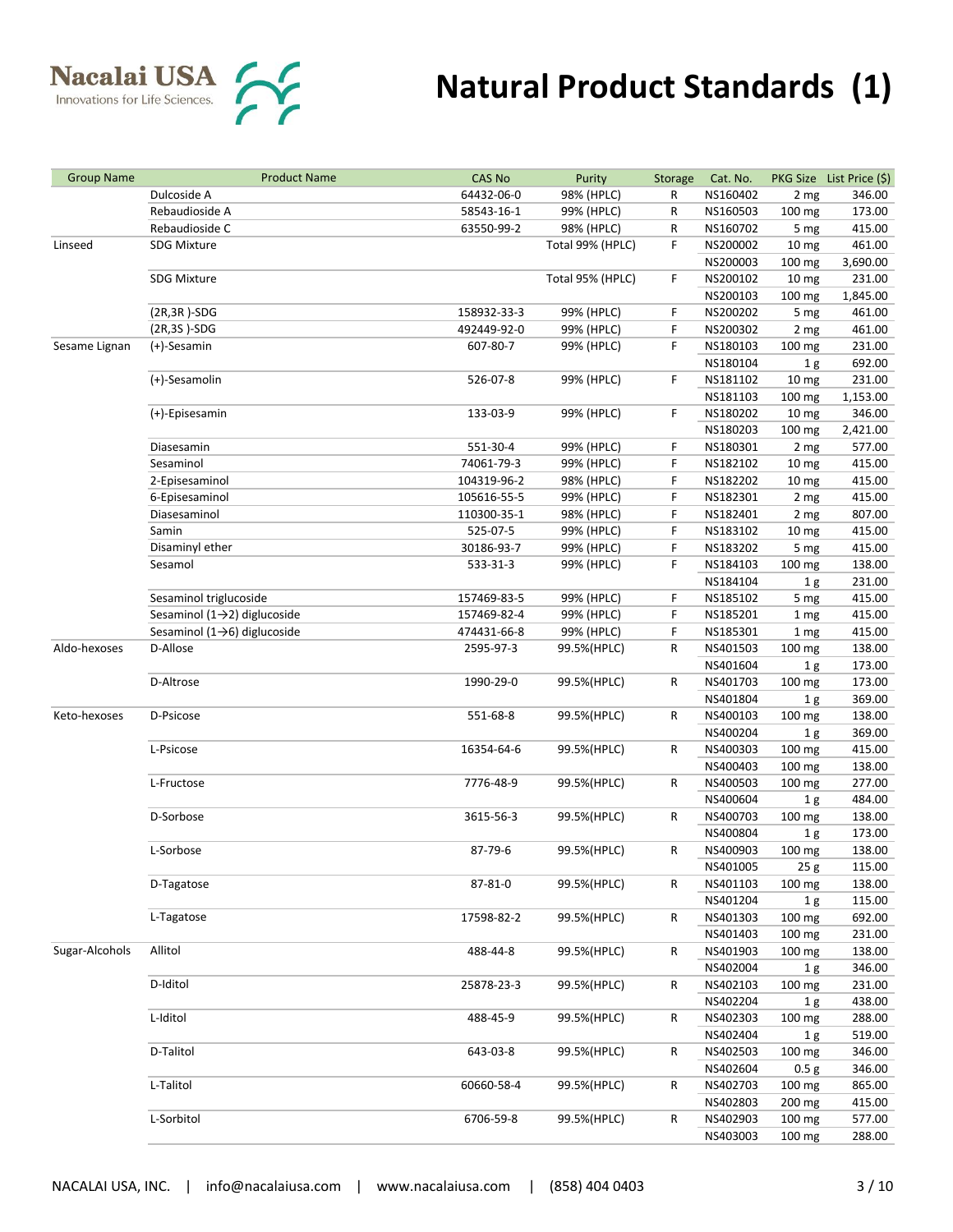

| <b>Group Name</b>    | <b>Product Name</b>                              | <b>CAS No</b> | Purity      | Storage | Cat. No. |                   | PKG Size List Price (\$) |
|----------------------|--------------------------------------------------|---------------|-------------|---------|----------|-------------------|--------------------------|
|                      | L-Mannitol                                       | 643-01-6      | 99.5%(HPLC) | R       | NS403103 | $100 \text{ mg}$  | 138.00                   |
|                      |                                                  |               |             |         | NS403204 | 1g                | 231.00                   |
| Inulins              | Fructo-oligosaccharide DP5                       |               | 99%(HPLC)   | R       | NS390102 | 5 mg              | 369.00                   |
|                      | Fructo-oligosaccharide DP6                       |               | 99%(HPLC)   | R       | NS390201 | 1 <sub>mg</sub>   | 369.00                   |
|                      | [GF5, 1-F-(1-β-fructofuranosyl)-2-nystose]       |               |             |         |          |                   |                          |
|                      |                                                  |               |             |         |          |                   |                          |
|                      | Fructo-oligosaccharide DP7                       |               | 99%(HPLC)   | R       | NS390301 | 1 mg              | 369.00                   |
|                      | [GF6, 1-F-(1-β-fructofuranosyl)-3-nystose]       |               |             |         |          |                   |                          |
|                      | Fructo-oligosaccharide DP8 (GF7)                 |               | 99%(HPLC)   | R       | NS390401 | 1 mg              | 369.00                   |
|                      | Fructo-oligosaccharide DP9 (GF8)                 |               | 99%(HPLC)   | R       | NS390501 | 1 mg              | 369.00                   |
|                      | Fructo-oligosaccharide DP10 (GF9)                |               | 99%(HPLC)   | R       | NS390601 | 1 <sub>mg</sub>   | 369.00                   |
|                      | Fructo-oligosaccharide DP11 (GF10)               |               | 99%(HPLC)   | R       | NS390701 | 1 mg              | 369.00                   |
|                      | Fructo-oligosaccharide DP12 (GF11)               |               | 99%(HPLC)   | R       | NS390801 | 1 mg              | 369.00                   |
|                      | Fructo-oligosaccharide DP13 (GF12)               |               | 99%(HPLC)   | R       | NS390901 | 1 mg              | 369.00                   |
|                      | Fructo-oligosaccharide DP14 (GF13)               |               | 99%(HPLC)   | R       | NS391001 | 1 mg              | 369.00                   |
|                      | Fructo-oligosaccharide DP15 (GF14)               |               | 99%(HPLC)   | R       | NS391101 | 1 mg              | 369.00                   |
|                      | Fructo-oligosaccharide DP16 (GF15)               |               | 99%(HPLC)   | R       | NS391201 | 1 mg              | 369.00                   |
|                      | Fructo-oligosaccharide DP17 (GF16)               |               | 99%(HPLC)   | R       | NS391301 | 1 mg              | 369.00                   |
|                      | Fructo-oligosaccharide DP18 (GF17)               |               | 95%(HPLC)   | R       | NS391401 | 0.2 <sub>mg</sub> | 369.00                   |
|                      | Fructo-oligosaccharide DP19 (GF18)               |               | 95%(HPLC)   | R       | NS391501 | 0.2 <sub>mg</sub> | 369.00                   |
|                      | Fructo-oligosaccharide DP20 (GF19)               |               | 95%(HPLC)   | R       | NS391601 | 0.2 <sub>mg</sub> | 369.00                   |
|                      | Fructo-oligosaccharides kit (DP3~DP11, GF2~GF10) |               |             | R       |          |                   |                          |
|                      |                                                  |               |             |         | NS395101 | 1SET              | 2,306.00                 |
|                      | Fructo-oligosaccharides kit                      |               |             | R       | NS395201 | 1SET              | 2,306.00                 |
|                      | (DP12~DP20, GF11~GF19)                           |               |             |         |          |                   |                          |
| <b>Hydroxy Fatty</b> | 30-Hydroxytriacontanoic acid                     | 52900-18-2    | 98% (HPLC)  | F.      | NS490102 | 25 <sub>mg</sub>  | 346.00                   |
| Acids                |                                                  |               |             |         | NS490103 | 100 mg            | 1,107.00                 |
|                      | Methyl 30-hydroxytriacontanoate                  | 79162-70-2    | 98% (HPLC)  | R       | NS490202 | 25 <sub>mg</sub>  | 173.00                   |
|                      |                                                  |               |             |         | NS490203 | 100 mg            | 554.00                   |
| Lanolin Fatty        | 18-Methyleicosanoic acid [18-MEA] (natural)      | 36332-93-1    | 99%(HPLC)   | R       | NS480101 | 1 mg              | 415.00                   |
| Acids                | 20-Methyldocosanoic acid (natural)               | 36332-95-3    | 99%(HPLC)   | R       | NS480201 | 0.5 <sub>mg</sub> | 415.00                   |
|                      | 22-Methyltetracosanoic acid (natural)            | 36378-43-5    | 99%(HPLC)   | R       | NS480301 | 0.5 <sub>mg</sub> | 415.00                   |
|                      | 24-Methylhexacosanoic acid (natural)             | 89838-00-6    | 99%(HPLC)   | R       | NS480401 | 0.5 <sub>mg</sub> | 415.00                   |
| Saturated Fatty      | Decanoic acid (Capric acid)                      | 334-48-5      | 99.5%(HPLC) | R       | NS410105 | 10 <sub>g</sub>   | 138.00                   |
| Acids                |                                                  |               |             |         |          |                   |                          |
|                      | Dodecanoic acid (Lauric acid)                    | 143-07-7      | 99.5%(HPLC) | R       | NS410205 | 10 <sub>g</sub>   | 138.00                   |
|                      | Tridecanoic acid                                 | 638-53-9      | 99.5%(HPLC) | R       | NS411105 | 10 <sub>g</sub>   | 138.00                   |
|                      | Myristic acid                                    | 544-63-8      | 99.5%(HPLC) | R       | NS410305 | 10 <sub>g</sub>   | 138.00                   |
|                      | Pentadecanoic acid                               | 1002-84-2     | 99.5%(HPLC) | R       | NS411205 | 10 <sub>g</sub>   | 138.00                   |
|                      | Palmitic acid                                    | $57-10-3$     | 99.5%(HPLC) | R       | NS410405 |                   | 138.00                   |
|                      |                                                  |               |             |         |          | 10 <sub>g</sub>   |                          |
|                      | Heptadecanoic acid                               | 506-12-7      | 99.5%(HPLC) | R       | NS411305 | 5g                | 138.00                   |
|                      | Stearic acid                                     | $57-11-4$     | 99.5%(HPLC) | R       | NS410505 | 10 <sub>g</sub>   | 138.00                   |
|                      | Nonadecanoic acid                                | 646-30-0      | 99.5%(HPLC) | R       | NS411404 | 2g                | 138.00                   |
|                      | Arachidic acid                                   | 506-30-9      | 99.5%(HPLC) | R       | NS410604 | 1 <sub>g</sub>    | 138.00                   |
|                      | Heneicosanoic acid                               | 2363-71-5     | 99.5%(HPLC) | R       | NS411503 | 200 mg            | 138.00                   |
|                      | Behenic acid                                     | 112-85-6      | 99.5%(HPLC) | R       | NS410704 | 1 <sub>g</sub>    | 138.00                   |
|                      | Tricosanoic acid                                 | 2433-96-7     | 99.5%(HPLC) | R       | NS411603 | 100 mg            | 138.00                   |
|                      | Lignoceric acid                                  | 557-59-5      | 99.5%(HPLC) | R       | NS410804 | 1 <sub>g</sub>    | 173.00                   |
|                      | Pentacosanoic acid                               | 506-38-7      | 99.5%(HPLC) | R       | NS411703 | 100 mg            | 231.00                   |
|                      | Hexacosanoic acid                                | 506-46-7      | 99.5%(HPLC) | R       | NS410904 | 500 mg            | 231.00                   |
|                      | Heptacosanoic acid                               | 7138-40-1     | 99.5%(HPLC) | R       | NS411803 | 100 mg            | 231.00                   |
|                      | Octacosanoic acid                                | 506-48-9      | 99.5%(HPLC) | R       | NS411003 | 100 mg            | 415.00                   |
|                      | Nonacosanoic acid                                | 4250-38-8     | 99.5%(HPLC) | R       | NS411903 | 100 mg            | 415.00                   |
|                      | Melissic acid                                    | 506-50-3      | 99.5%(HPLC) | R       | NS412003 | 100 mg            | 415.00                   |
|                      | Silver behenate                                  | 2489-05-6     | 99.5%(HPLC) | R       | NS470102 | 5 mg              | 415.00                   |
| Flavonoids           | Nobiletin from Citrus depressa                   | 478-01-3      | 99% (HPLC)  | F.      | NS520102 | 10 <sub>mg</sub>  | 231.00                   |
|                      |                                                  |               |             |         |          |                   |                          |
|                      |                                                  |               |             |         | NS520103 | 100 mg            | 1,384.00                 |
|                      | Tangeretin from Citrus depressa                  | 481-53-8      | 99% (HPLC)  | F       | NS520202 | 10 <sub>mg</sub>  | 231.00                   |
|                      |                                                  |               |             |         | NS520203 | 100 mg            | 1,384.00                 |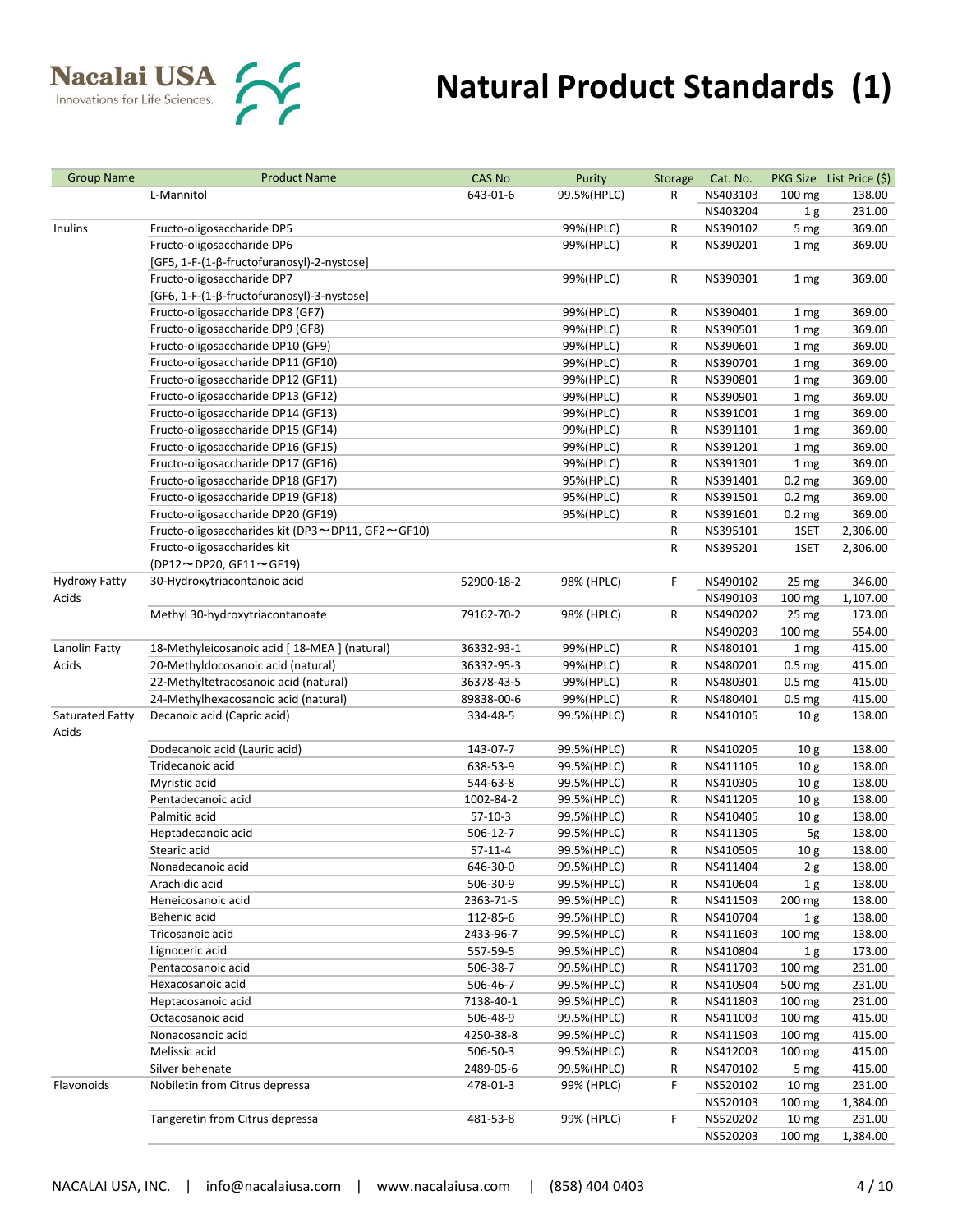| <b>Group Name</b>                 | <b>Product Name</b>                                            | <b>CAS No</b> | Purity              | <b>Storage</b> | Cat. No. |                                    | PKG Size List Price (\$) |
|-----------------------------------|----------------------------------------------------------------|---------------|---------------------|----------------|----------|------------------------------------|--------------------------|
|                                   | Sinensetin from Citrus depressa                                | 2306-27-6     | 99% (HPLC)          | F              | NS520302 | 10 <sub>mg</sub>                   | 415.00                   |
|                                   | Apiin from Parsley                                             | 26544-34-3    | 99% (HPLC)          | F              | NS530101 | 1 mg                               | 138.00                   |
|                                   |                                                                |               |                     |                | NS530102 | 10 <sub>mg</sub>                   | 831.00                   |
|                                   | Myricitrin from Myrica rubra                                   | 17912-87-7    | 99% (HPLC)          | F              | NS540102 | 10 <sub>mg</sub>                   | 208.00                   |
|                                   |                                                                |               |                     |                | NS540103 | 100 mg                             | 138.00                   |
|                                   | (+)-trans-Taxifolin from Larch                                 | 480-18-2      | 99.5% (HPLC)        | F              | NS510102 | 10 <sub>mg</sub>                   | 138.00                   |
|                                   | (+)-trans-Aromadendrin <dihydrokaempferol></dihydrokaempferol> | 480-20-6      | 99.5% (HPLC)        | F              | NS510201 | 1 mg                               | 138.00                   |
| <b>Black Currant,</b>             | Cyanidin chloridCyanidin chloride                              | 528-58-5      | 99% (HPLC)          | F              | NS380502 | 5 mg                               | 115.00                   |
| Black Soybean,                    | Cyanidin 3-glucoside chloride (Kuromanin chloride)             | 7084-24-4     | 99% (HPLC)          | F              | NS380101 | 5 mg                               | 173.00                   |
| etc                               |                                                                |               |                     |                | NS380102 | 10 <sub>mg</sub>                   | 300.00                   |
|                                   | Cyanidin 3-rutinoside chloride (Keracyanin chloride)           | 18719-76-1    | 99% (HPLC)          | F              | NS380202 | 10 <sub>mg</sub>                   | 138.00                   |
|                                   | Delphinidin chloride                                           | 528-53-0      | 99% (HPLC)          | F              | NS380602 | 5 mg                               | 185.00                   |
|                                   | Delphinidin 3-glucoside chloride (Mirtillin chloride)          | 6906-38-3     | 99% (HPLC)          | F              | NS380301 | 5 mg                               | 231.00                   |
|                                   |                                                                |               |                     |                | NS380302 | 10 <sub>mg</sub>                   | 415.00                   |
|                                   | Delphinidin 3-rutinoside chloride (Tulipanin chloride)         | 15674-58-5    | 99% (HPLC)          | F              | NS380401 | 5 mg                               | 277.00                   |
|                                   |                                                                |               |                     |                | NS380402 | 10 <sub>mg</sub>                   | 415.00                   |
| <b>Prunus Mume</b>                | Mumefural                                                      | 222973-44-6   | 98% (HPLC)          | F              | NS290102 | 5 mg                               | 461.00                   |
|                                   |                                                                |               |                     |                | NS290202 | 5 mg                               | 461.00                   |
|                                   | Mumefural isomer (natural)                                     | 1025890-42-9  | 95%(HPLC)           | F              | NS290302 | 2 mg                               | 461.00                   |
|                                   | Mumefural isomer (synthetic)                                   | 1025890-42-9  | 98%(HPLC)           | F              | NS290402 | 2 mg                               | 461.00                   |
| Steroids                          | Lanosterol                                                     | 79-63-0       | 99.5% (HPLC)        | F              | NS460102 | 10 <sub>mg</sub>                   | 231.00                   |
|                                   |                                                                |               |                     |                | NS460103 | 100 mg                             | 1,384.00                 |
|                                   | 24,25-Dihydrolanosterol                                        | 911660-54-3   | 99.5% (HPLC)        | F              | NS460201 | 5 mg                               | 231.00                   |
|                                   |                                                                |               |                     |                | NS460202 | 10 <sub>mg</sub>                   | 415.00                   |
|                                   | Cholesterol                                                    | 57-88-5       | 99.5% (HPLC)        | F              | NS460303 | 100 mg                             | 173.00                   |
|                                   |                                                                |               |                     |                | NS460304 |                                    | 277.00                   |
|                                   | Desmosterol 24-D ehydrocholesterol                             | 313-04-2      | 99% (HPLC)          | F              | NS460402 | 1 <sub>g</sub><br>10 <sub>mg</sub> | 415.00                   |
|                                   | Lathosterol                                                    | 80-99-9       | 99% (HPLC)          | F              | NS460502 |                                    | 415.00                   |
|                                   | Ferulic Acid from trans-Ferulic acid                           | 537-98-4      |                     | R              |          | 10 <sub>mg</sub>                   |                          |
|                                   |                                                                |               | 99%(HPLC)           |                | NS310103 | 100 mg                             | 115.00<br>231.00         |
| <b>Rice Bran</b><br>Banaba        | Corosolic acid (Colosolic acid)                                |               |                     |                | NS310104 | 1 <sub>g</sub>                     | 461.00                   |
|                                   | Maslinic acid                                                  | 4547-24-4     | 99% (HPLC)          | R              | NS250102 | 10 <sub>mg</sub>                   | 231.00                   |
|                                   |                                                                | 4373-41-5     | 99% (HPLC)          | R              | NS250201 | 2 mg                               |                          |
| Broccoli                          | Glucoraphanin                                                  | 21414-41-5    | 98%(HPLC)           | F              | NS420102 | 10 <sub>mg</sub>                   | 323.00                   |
|                                   |                                                                |               |                     |                | NS420103 | 100 mg                             | 2,583.00                 |
|                                   | Glucoiberin                                                    | 554-88-1      | 98%(HPLC)           | F              | NS420201 | 2 mg                               | 323.00                   |
| Citrus Hesperetin (2S)-Hesperidin |                                                                | 520-26-3      | 99% (HPLC) (98% ee) | R              | NS151102 | 10 <sub>mg</sub>                   | 577.00                   |
|                                   |                                                                |               |                     |                |          |                                    |                          |
|                                   | (2R)-Hesperidin                                                | 369593-42-0   | 99% (HPLC) (98% ee) | R              | NS151202 | 10 <sub>mg</sub>                   | 577.00                   |
|                                   | (2S)-Naringin                                                  | 10236-47-2    | 99% (HPLC) (98% ee) | R              | NS153102 | 10 <sub>mg</sub>                   | 577.00                   |
|                                   | (2R)-Naringin                                                  | 58001-41-5    | 99% (HPLC) (95% ee) | R              | NS153202 | 10 <sub>mg</sub>                   | 577.00                   |
| Coffee                            | 3-O-Caffeoylquinic acid [Neochlorogenic acid]                  | 342811-68-1   | 98%(HPLC)           | F              | NS430102 | 5 mg                               | 346.00                   |
|                                   | 4-O-Caffeoylquinic acid                                        | 905-99-7      | 98%(HPLC)           | F              | NS430202 | 5 mg                               | 346.00                   |
|                                   | Chlorogenic acid [5-O-Caffeoylquinic acid]                     | 327-97-9      | 99%(HPLC)           | F              | NS430302 | 10 <sub>mg</sub>                   | 277.00                   |
|                                   | 3-O-Feruloylquinic acid                                        | 40242-06-6    | 98%(HPLC)           | F              | NS430401 | 1 mg                               | 519.00                   |
|                                   | 4-O-Feruloylquinic acid                                        | 2613-86-7     | 98%(HPLC)           | F              | NS430501 | 1 mg                               | 519.00                   |
|                                   | 5-O-Feruloylquinic acid                                        | 53905-8-9     | 98%(HPLC)           | F              | NS430602 | 5 mg                               | 346.00                   |
| Garlic / Onion                    | Methiin                                                        |               | 99% (HPLC)          | F              | NS270102 | 1 mg                               | 415.00                   |
|                                   | Propiin                                                        |               | 99% (HPLC)          | F              | NS270202 | 1 mg                               | 415.00                   |
|                                   | Isoalliin                                                      |               | 99% (HPLC)          | F              | NS270302 | 1 mg                               | 415.00                   |
|                                   | Cycloalliin hydrochloride monohydrate                          |               | 99% (HPLC)          | F              | NS270402 | 5 mg                               | 415.00                   |
| Grape                             | transPterostilbene                                             | 537-42-8      | 99% (HPLC)          | F              | NS300602 | 10 <sub>mg</sub>                   | 231.00                   |
|                                   |                                                                |               |                     |                | NS300603 | 100 mg                             | 1,614.00                 |
|                                   | $(\pm)$ -ε-Viniferin(+/- $\div$ 1:1)                           | 253435-07-3   | Total 99% (HPLC)    | F              | NS301202 | 10 <sub>mg</sub>                   | 231.00                   |
|                                   | $(+)$ - $\varepsilon$ -Viniferin                               | 129170-22-5   | 99%ee (HPLC)        | F              | NS301301 | 2 mg                               | 415.00                   |
|                                   | (-)-ε-Viniferin                                                | 62218-08-0    | 99%ee (HPLC)        | F              | NS301401 | 2 mg                               | 415.00                   |
|                                   | Ampelopsin A                                                   | 130608-11-6   | 99% (HPLC)          | F              | NS301602 | 5 mg                               | 415.00                   |
|                                   | Miyabenol C                                                    | 109605-83-6   | 99% (HPLC)          | F              | NS303101 | 2 mg                               | 577.00                   |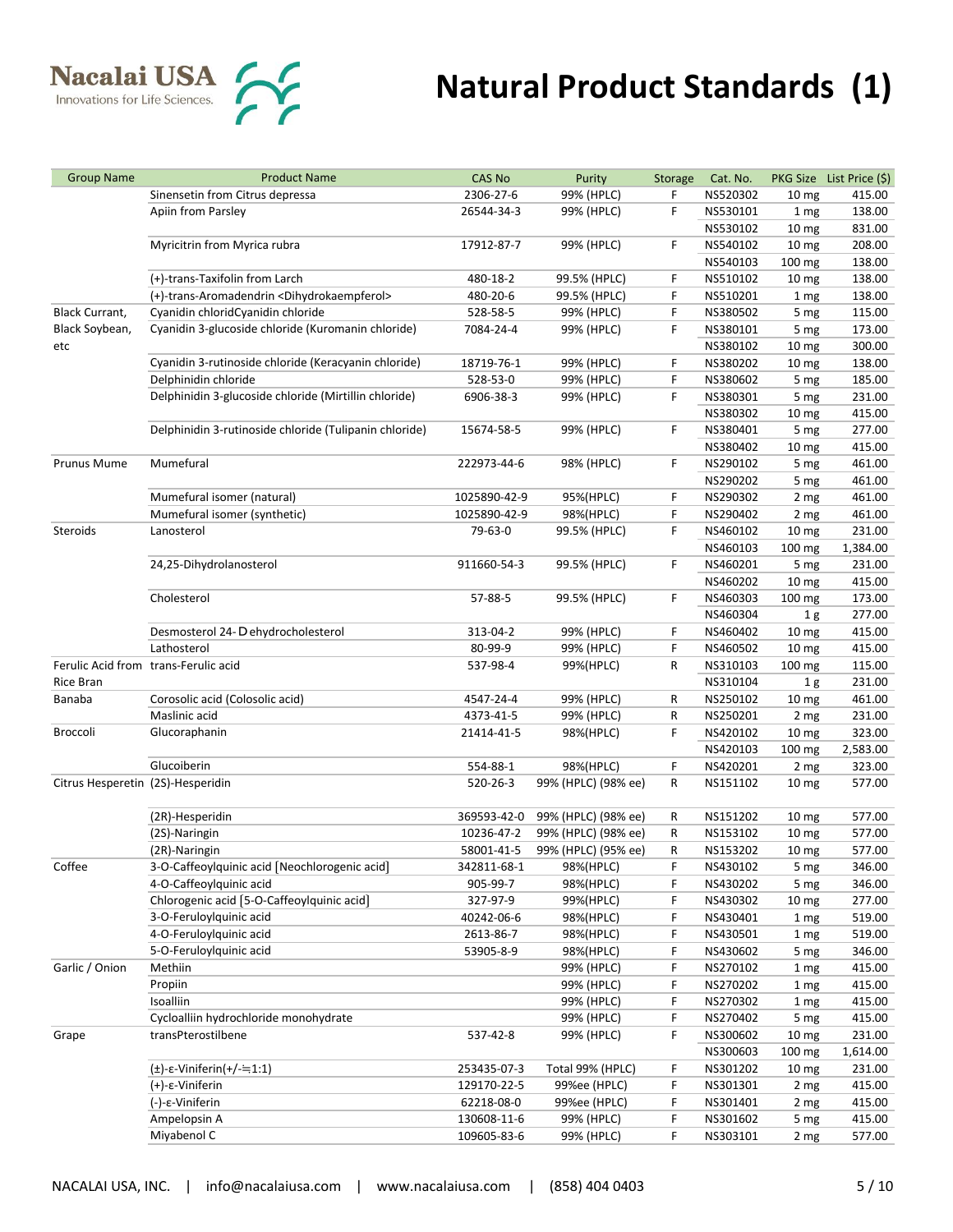| <b>Group Name</b>    | <b>Product Name</b>                        | <b>CAS No</b>  | Purity                 | Storage | Cat. No. |                  | PKG Size List Price (\$) |
|----------------------|--------------------------------------------|----------------|------------------------|---------|----------|------------------|--------------------------|
|                      | Vitisin A                                  | 142449-89-6    | 99% (HPLC)             | F       | NS305101 | 2 mg             | 415.00                   |
|                      | Vitisin B                                  | 142449-90-9    | 99% (HPLC)             | F       | NS305201 | 2 mg             | 415.00                   |
|                      | Hopeaphenol                                | 388582-37-4    | 99% (HPLC)             | F       | NS305301 | 2 mg             | 415.00                   |
|                      | Isohopeaphenol                             | 197446-77-8    | 99% (HPLC)             | F       | NS305401 | 2 mg             | 415.00                   |
| Grape, Japanese      | trans-Resveratrol                          | 222973-44-6    | 99% (HPLC)             | F       | NS300103 | $100 \text{ mg}$ | 115.00                   |
| Knotweed and         |                                            |                |                        |         | NS300104 | 1 <sub>g</sub>   | 577.00                   |
| Passion Fruit        | cis-Resveratrol                            | 222973-44-6    | 99% (HPLC)             | F       | NS300202 | 10 <sub>mg</sub> | 346.00                   |
| Japanese             | trans-Polydatin (trans-Piceid)             | 27208-80-6     |                        | F       | NS300402 | 10 <sub>mg</sub> | 231.00                   |
| Knotweed             | cis-Polydatin (cis-Piceid)                 | 537-42-8       |                        | F       | NS300502 | 10 <sub>mg</sub> | 346.00                   |
| Mulberry             | trans-Oxyresveratrol                       | 29700-22-9     | 99%(HPLC)              | F       | NS301102 | 10 <sub>mg</sub> | 115.00                   |
| Oolong Tea           | Oolonghomobisflavan A                      | 126737-60-8    | 98% (HPLC)             | F       | NS240102 | 5 mg             | 415.00                   |
|                      | Oolonghomobisflavan B                      | 176107-91-8    | 98% (HPLC)             | F       | NS240202 | 5 mg             | 415.00                   |
|                      | Oolonghomobisflavan C                      | 126716-06-1    | 98% (HPLC)             | F       | NS240301 | 2 mg             | 415.00                   |
| <b>Passion Fruit</b> | Piceatannol                                | 10083-24-6     | 99% (HPLC)             | F       | NS300302 | 10 <sub>mg</sub> | 185.00                   |
|                      | trans-Piceatannol                          | 10083-24-6     | 99% (HPLC)             | F       | NS300303 | 100 mg           | 1,476.00                 |
|                      | cis-Piceatannol                            | 106325-86-4    | 99% (HPLC)             | F       | NS300902 | 10 <sub>mg</sub> | 415.00                   |
|                      | trans-Scirpusin B                          | 483363-92-4    | 99% (HPLC)             | F       | NS300702 | 10 <sub>mg</sub> | 415.00                   |
|                      | cis-Scirpusin B                            | 288846-83-3    | 99% (HPLC)             | F       | NS301001 | 2 mg             | 415.00                   |
|                      | trans-Scirpusin A                          | 69297-51-4     | 99% (HPLC)             | F       | NS300801 | 2 mg             | 415.00                   |
| Pyrethrum            | Pyrethrin I                                | $121 - 21 - 1$ | 95% (HPLC)             | F       | NS140102 | 10 <sub>mg</sub> | 738.00                   |
|                      | Pyrethrin II                               | 121-29-9       | 95% (HPLC)             | F       | NS140202 | 10 <sub>mg</sub> | 738.00                   |
|                      | Cinerin I                                  | 25402-06-6     | 95% (HPLC)             | F       | NS140302 | 10 <sub>mg</sub> | 738.00                   |
|                      | Cinerin II                                 | 121-20-0       | 95% (HPLC)             | F       | NS140402 | 10 <sub>mg</sub> | 738.00                   |
|                      | Jasmolin I                                 | 4466-14-2      | 95% (HPLC)             | F       | NS140502 | 5 mg             | 738.00                   |
|                      | Jasmolin II                                | 1172-63-0      | 95% (HPLC)             | F       | NS140602 | 5 mg             | 738.00                   |
| Shrimp / Crab        | N-Acetyl-D-glucosamine                     | 7512-17-6      | α, β Total 99.5%       | F       | NS260102 | 10 <sub>mg</sub> | 346.00                   |
|                      | N-Acetyl-D-glucosamine                     | 7512-17-6      | $\alpha$ , β Total 99% |         | NS260206 | 100 <sub>g</sub> | 138.00                   |
| Tamogitake           | L-(+)-Ergothioneine                        | 497-30-3       | 98% (HPLC)             | R       | NS580102 | 10 <sub>mg</sub> | 184.00                   |
|                      |                                            |                |                        |         | NS580103 | 100 mg           | 1,378.00                 |
|                      |                                            |                |                        |         |          |                  | 173.00                   |
| Turmeric             | Curcumin 1<br>Curcumin 2                   | 458-37-7       | 98% (HPLC)             | R       | NH040103 | 100 mg           |                          |
|                      |                                            | 297160-27-1    | 98% (HPLC)             | R       | NH040202 | 10 <sub>mg</sub> | 138.00<br>138.00         |
|                      | Curcumin 3                                 | 33171-05-0     | 98% (HPLC)             | R       | NH040302 | 10 <sub>mg</sub> |                          |
|                      | Cyclocurcumin (synthetic)                  | 153127-42-5    | 98% (HPLC)             | R       | NH040402 | 5 mg             | 346.00                   |
|                      | Tetrahydrodemethoxycurcumin (synthetic)    | 149579-07-7    | 98% (HPLC)             | R       | NH040502 | 5 mg             | 277.00                   |
|                      | Tetrahydrobisdemethoxycurcumin (synthetic) | 113482-94-3    | 98% (HPLC)             | R       | NH040602 | 5 mg             | 277.00                   |
|                      | Dihydrocurcumin                            |                |                        | R       | NH040702 | 5 mg             | 277.00                   |
|                      | <b>Bisacurone</b>                          | 120681-81-4    | 99% (HPLC)             | F       | NH042101 | 2 mg             | 369.00                   |
|                      |                                            |                |                        |         | NH042102 | 5 mg             | 692.00                   |
|                      | ar -Turmerone                              | 532-65-0       | 99% (HPLC)             | F       | NH042802 | 5 mg             | 415.00                   |
|                      | Turmeronol A                               | 131651-37-1    | 99% (HPLC)             | F       | NH043001 | 2 mg             | 577.00                   |
|                      | Turmeronol B                               | 131651-38-2    | 99% (HPLC)             | F       | NH043101 | 2 mg             | 692.00                   |
| Lithospermum         | Shikonin                                   | 517-89-5       | 99% (HPLC)             | R       | NH060002 | 10 <sub>mg</sub> | 346.00                   |
| Erythrorhizon        | Shikonin(Shikonin/Alkannin = 6:1)          | 517-89-5       | 98% (HPLC)             | R       | NH060102 | 10 <sub>mg</sub> | 161.00                   |
|                      | Shikonin(Shikonin/Alkannin≒6:1)            | 517-89-5       | 98% (HPLC)             | R       | NH060103 | 100 mg           | 369.00                   |
|                      |                                            |                |                        |         | NH060104 | 1 <sub>g</sub>   | 2,306.00                 |
|                      | Shikalkin(Shikonin/Alkannin≒1:1)           | 54952-43-1     | 98% (HPLC)             | R       | NH063202 | 10 <sub>mg</sub> | 254.00                   |
|                      | Alkannin                                   | 517-88-4       | 99% (HPLC)             | R       | NH063102 | 10 <sub>mg</sub> | 346.00                   |
|                      | Acetylshikonin                             | 24502-78-1     | 98% (HPLC)             | R       | NH060202 | 10 <sub>mg</sub> | 277.00                   |
|                      | Isobutyrylshikonin                         | 52438-12-7     | 98% (HPLC)             | R       | NH060302 | 10 <sub>mg</sub> | 277.00                   |
|                      | β-Hydroxyisovalerylshikonin                | 7415-78-3      | 98% (HPLC)             | R       | NH060402 | 10 <sub>mg</sub> | 277.00                   |
|                      | Isovalerylshikonin                         | 52387-14-1     | 98% (HPLC)             | R       | NH060501 | 1 mg             | 277.00                   |
|                      | α-Methyl-n-butyrylshikonin                 | 92175-42-3     | 98% (HPLC)             | R       | NH060601 | 1 mg             | 277.00                   |
|                      | β, β-Dimethylacrylshikonin                 | 34539-65-6     | 98% (HPLC)             | R       | NH060702 | 10 <sub>mg</sub> | 323.00                   |
|                      | β-acetoxyisovalerylshikonin (β-            | 98936-77-7     | 99% (HPLC)             | R       | NH060901 | 2 mg             | 415.00                   |
|                      | acetoxyisovalerylalkannin)                 |                |                        |         |          |                  |                          |
| Licorice             | Glycyrrhizin(Glycyrrhizic acid)            | 1405-86-3      | 99% (HPLC)             | R       | NH080102 | 20 mg            | 81.00                    |
| (Glycyrrhiza)        |                                            |                |                        |         | NH080103 | 100 mg           | 254.00                   |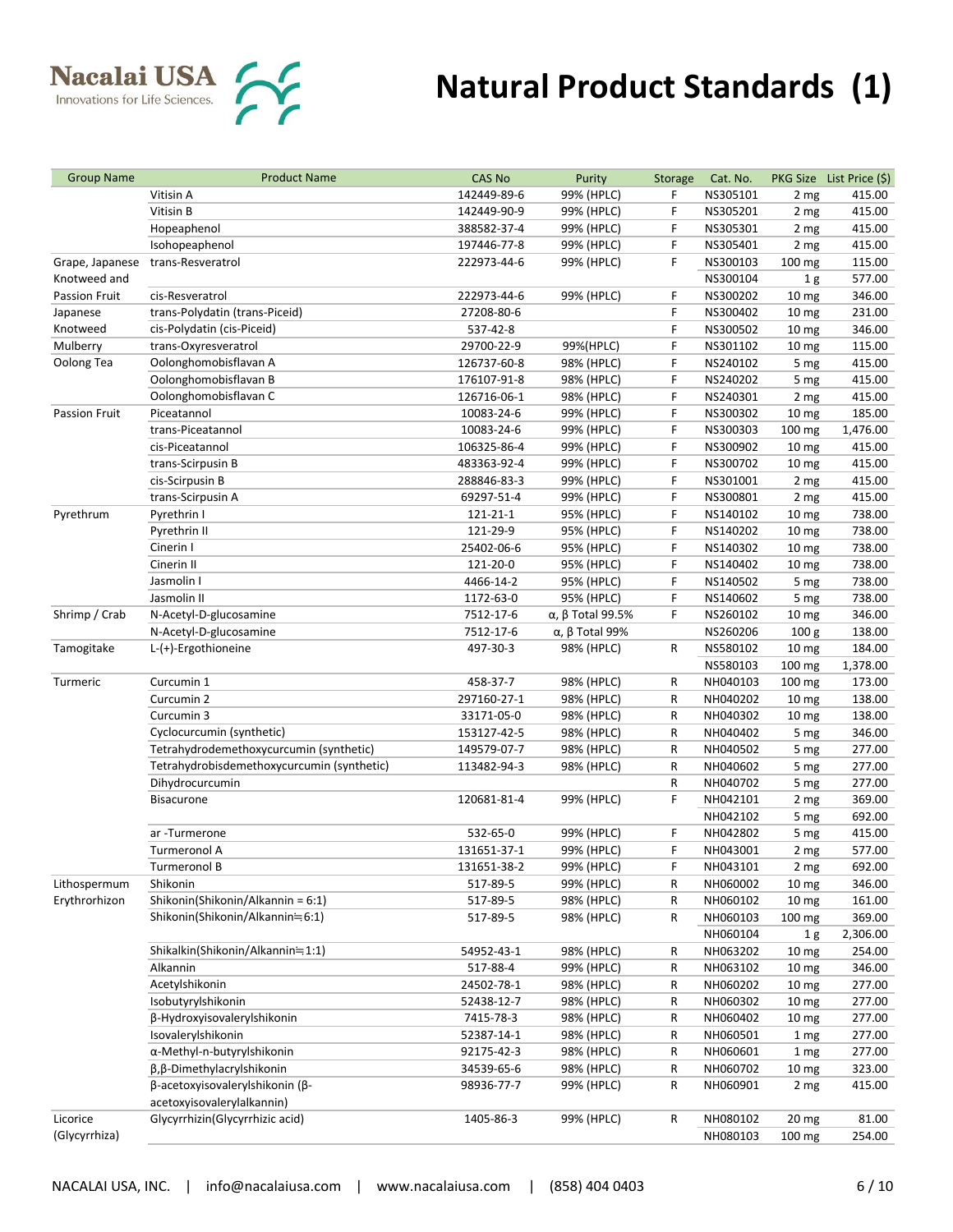

| <b>Group Name</b> | <b>Product Name</b>                             | <b>CAS No</b>           | Purity                   | Storage | Cat. No.             |                          | PKG Size List Price (\$) |
|-------------------|-------------------------------------------------|-------------------------|--------------------------|---------|----------------------|--------------------------|--------------------------|
|                   | Glycyrrhizic Acid Monoammonium Salt n-Hydrate   | 53956-04-0              | 99% (HPLC)               | R       | NH080202             | 10 <sub>mg</sub>         | 138.00                   |
|                   |                                                 |                         |                          |         | NH080203             | 100 mg                   | 969.00                   |
|                   | Glycyrrhizic Acid Dipotassium Salt              | 68797-35-3              | 99% (HPLC)               | R       | NH080302             | 10 <sub>mg</sub>         | 138.00                   |
|                   |                                                 |                         |                          |         | NH080303             | 100 mg                   | 969.00                   |
|                   | Glycyrrhetic Acid 3-O-Glucuronide               | 34096-83-8              | 99% (HPLC)               | R       | NH080502             | 10 <sub>mg</sub>         | 323.00                   |
|                   | 18β-Glycyrrhetinic Acid                         | 471-53-4                | 99% (HPLC)               | R       | NH080402             | 10 <sub>mg</sub>         | 81.00                    |
|                   | (18β-Glycyrrhetic acid)                         |                         |                          |         | NH080403             | 100 mg                   | 565.00                   |
|                   | 18α-Glycyrrhetinic acid (18α-Glycyrrhetic acid) | 1449-05-4               | 98% (HPLC)               | R       | NH080602             | 10 <sub>mg</sub>         | 231.00                   |
|                   | Licoricesaponin G2 (24-Hydroxyglycyrrhizin)     | 118441-84-2             | 98% (HPLC)               | R       | NH080702             | 10 <sub>mg</sub>         | 231.00                   |
|                   | 24-Hydroxyglycyrrhetinic acid                   | 52911-55-4              | 98% (HPLC)               | R       | NH080802             | 5 mg                     | 519.00                   |
|                   | 18α-24-Hydroxyglycyrrhetinic acid               |                         | 98% (HPLC)               | R       | NH080902             | 5 mg                     | 779.00                   |
|                   | Licoricesaponin H2                              | 118441-85-3             | 98% (HPLC)               | R       | NH081002             | 10 <sub>mg</sub>         | 346.00                   |
|                   | Liquiritic acid                                 | 10379-72-3              | 98% (HPLC)               | R       | NH081102             | 5 mg                     | 519.00                   |
|                   | $18\alpha$ -Liquiritic acid                     | 10379-78-9              | 98% (HPLC)               | R       | NH081202             | 5 mg                     | 779.00                   |
| Schisandra Fruit  | Schizandrin                                     | 7432-28-2               | 99% (HPLC)               | R       | NH090102             | 10 <sub>mg</sub>         | 344.00                   |
|                   | Gomisin A                                       | 58546-54-6              | 99% (HPLC)               | R       | NH090202             | 10 <sub>mg</sub>         | 300.00                   |
|                   | Gomisin N                                       | 69176-52-9              | 99% (HPLC)               | R       | NH090302             | 10 <sub>mg</sub>         | 344.00                   |
|                   | Deoxyschizandrin                                | 61281-38-7              | 99% (HPLC)               | R       | NH090402             | 5 mg                     | 344.00                   |
|                   | $(\pm)$ -y-Schizandrin                          | 61281-37-6              | 99% (HPLC)               | R       | NH090502             | 5 mg                     | 344.00                   |
|                   | Wuweizisu C                                     | 61301-33-5              | 99% (HPLC)               | R       | NH090602             | 5 mg                     | 344.00                   |
| Hoelen /          | Pachymic acid                                   | 29070-92-6              | 99% (HPLC)               | F       | NS230102             | 10 <sub>mg</sub>         | 415.00                   |
| Pachymic acid     | Eburicoic acid                                  | 560-66-7                | 99% (HPLC)               | F       | NS230201             | 2 mg                     | 415.00                   |
|                   | Dehydroeburicoic acid                           | 6879-05-6               | 99% (HPLC)               | F       | NS230302             | 5 mg                     | 415.00                   |
|                   | Dehydropachymic acid                            | 77012-31-8              | 99% (HPLC)               | F       | NS230402             | 5 mg                     | 577.00                   |
|                   | Trametenolic acid                               | 24160-36-9              | 99% (HPLC)               | F       | NS230502             | 5 mg                     | 415.00                   |
|                   | Dehydrotrametenolic Acid                        | 29220-16-4              | 99% (HPLC)               | F       | NS230602             | 10 <sub>mg</sub>         | 577.00                   |
|                   | 3-O-Acetyl-16α-hydroxytrametenolic acid         | 168293-13-8             | 99% (HPLC)               | F       | NS230702             | 5 mg                     | 577.00                   |
|                   | 3-O-Acetyl-16α-hydroxydehydrotrametenolic acid  | 168293-14-9             | 99% (HPLC)               | F       | NS230801             | 2 mg                     | 415.00                   |
|                   | Polyporenic Acid C                              | 465-18-9                | 99% (HPLC)               | F       | NS230901             | 2 mg                     | 415.00                   |
|                   | Poricoic acid A                                 | 137551-38-3             | 99% (HPLC)               | F       | NS231002             | 5 mg                     | 415.00                   |
|                   | Poricoic acid B                                 | 137551-39-4             | 99% (HPLC)               | F       | NS231101             | 2 mg                     | 415.00                   |
| Coptis Root       | Berberine Chloride                              | 633-65-8                | 99% (HPLC)               | R       | NS280102             | 20 <sub>mg</sub>         | 138.00                   |
|                   | Berberrubine Chloride                           | 15401-69-1              | 99% (HPLC)               | R       | NS280202             | 10 <sub>mg</sub>         | 277.00                   |
|                   | Coptisine Chloride                              | 6020-18-4               | 99% (HPLC)               | R       | NS280302             | 10 <sub>mg</sub>         | 346.00                   |
|                   | Epiberberine Chloride                           | 889665-86-5             | 99% (HPLC)               | R       | NS280402             | 10 <sub>mg</sub>         | 415.00                   |
|                   | Palmatine Chloride                              | 10605-02-4              | 99% (HPLC)               | R       | NS280502             |                          | 231.00                   |
|                   | Magnoflorine iodide                             | 4277-43-4               | 99% (HPLC)               | R       | NS280602             | 10 <sub>mg</sub><br>5 mg | 415.00                   |
|                   | dl-Tetrahydroberberine (dl-Canadine)            | 522-97-4                | 99% (HPLC)               | R       | NS281102             |                          | 461.00                   |
|                   | dl-Tetrahydroberberrubine                       | 17388-17-9              | 99% (HPLC)               | R       | NS281202             | 5 mg                     | 461.00                   |
|                   | dl-Tetrahydrocoptisine (dl-Stylopine)           |                         |                          | R       | NS281302             | 5 mg                     |                          |
|                   | dl-Tetraydroepiberberine (dl-Sinactin)          | 4312-32-7<br>38853-67-7 | 99% (HPLC)<br>99% (HPLC) |         | NS281402             | 5 mg                     | 461.00<br>461.00         |
|                   | dl-Tetrahydropalmatine                          | 2934-97-6               | 99% (HPLC)               | R       | NS281502             | 5 mg                     | 461.00                   |
| Rhein             | Rhein                                           | 478-43-3                | 99%(HPLC)                | R       |                      | 5 mg                     |                          |
|                   |                                                 |                         |                          | R       | NS330102<br>NS330103 | 20 <sub>mg</sub>         | 231.00                   |
|                   |                                                 |                         |                          |         |                      | 100 mg                   | 922.00                   |
| Notopterygium     | Nodakenin                                       | 495-31-8                | 99% (HPLC)               | R       | NS320102             | 5 mg                     | 415.00                   |
| Incisum           | Marmesinin                                      | 495-30-7                | 99% (HPLC)               | R       | NS320201             | 2 mg                     | 415.00                   |
|                   | Notopterol                                      | 88206-46-6              | 99% (HPLC)               | R       | NS320302             | 10 <sub>mg</sub>         | 346.00                   |
|                   | Notoptol                                        | 88206-49-9              | 99% (HPLC)               | R       | NS320402             | 5 mg                     | 415.00                   |
| Sinomenium        | Tetrandrine                                     | 518-34-3                | 99.5% (HPLC)             | R       | NS450102             | 10 <sub>mg</sub>         | 138.00                   |
| Stem and          |                                                 |                         |                          |         | NS450103             | 100 mg                   | 415.00                   |
| Rhizome           | Fangchinoline                                   | 436-77-1                | 99% (HPLC)               | R       | NS450202             | 5 mg                     | 346.00                   |
| Clove             | Clove 3                                         | 152041-16-2             | 95% (HPLC)               | R       | NS120102             | 5 mg                     | 346.00                   |
|                   | Biflorin                                        | 89701-85-9              | 95% (HPLC)               | R       | NS120202             | 5 mg                     | 346.00                   |
|                   | Casuarictin                                     | 79786-00-8              | 95% (HPLC)               | R       | NS122102             | 5 mg                     | 346.00                   |
|                   | Eugeniin                                        | 81571-72-4              | 95% (HPLC)               | R       | NS122202             | 5 mg                     | 346.00                   |
|                   | Tellimagrandin I                                | 118014-28-1             | 95% (HPLC)               | R       | NS122302             | 5 mg                     | 346.00                   |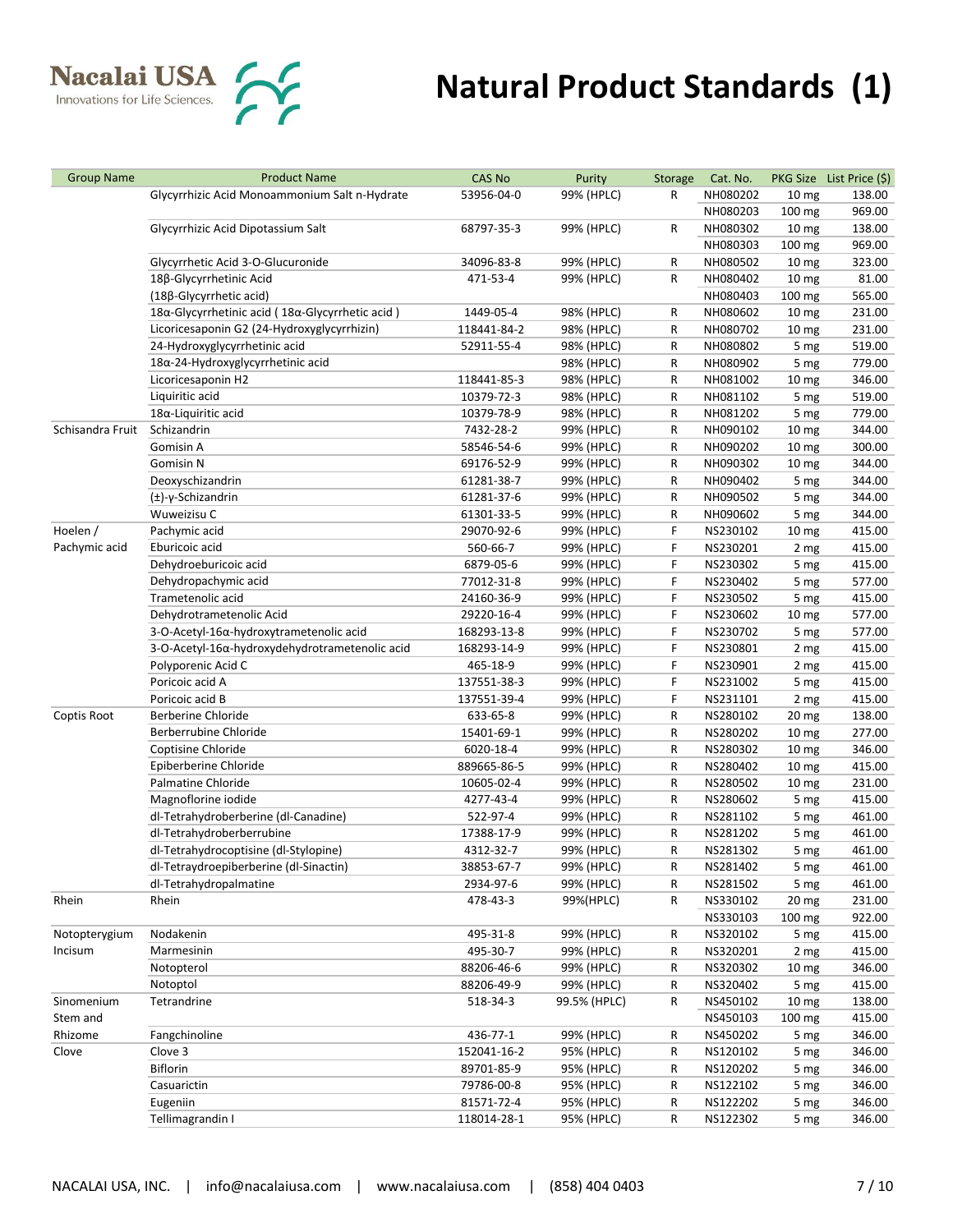

| <b>Group Name</b> | <b>Product Name</b>                                     | <b>CAS No</b>            | Purity                   | Storage | Cat. No.             |                  | PKG Size List Price (\$) |
|-------------------|---------------------------------------------------------|--------------------------|--------------------------|---------|----------------------|------------------|--------------------------|
|                   | 1,3-Di-O-galloyl-4,6-O-(S)-hexahydroxydiphenoyl-beta-D- |                          | 90% (HPLC)               | R       | NS122402             | 1 mg             | 346.00                   |
|                   | glucose                                                 |                          |                          |         |                      |                  |                          |
| Alkaloid          | Petasitenine (Fukinotoxin)                              | 60102-37-6               | 98% (HPLC)               | F       | NS500100             | 100 ug           | 138.00                   |
|                   |                                                         |                          |                          |         | NS500101             | 1 mg             | 692.00                   |
|                   | Neopetasitenine                                         | 60409-51-0               | 98% (HPLC)               | F       | NS500200             | 100 ug           | 138.00                   |
|                   |                                                         |                          |                          |         | NS500201             | 1 mg             | 692.00                   |
|                   | Senkirkine                                              | 2318-18-5                | 98% (HPLC)               | F       | NS500300             | 100 ug           | 138.00                   |
|                   |                                                         |                          |                          |         | NS500301             | 1 mg             | 1,153.00                 |
| Asiasarum Root    | (-)-Asarinin                                            | 133-04-0                 | 99% (HPLC)               | F       | NS190102             | 10 <sub>mg</sub> | 507.00                   |
|                   | (-)-Sesamin/(+)-Sesamin                                 |                          | 99% (HPLC)               | F       | NS190202             | 5 mg             | 507.00                   |
|                   | [natural enantiomeric mixture]                          |                          |                          |         |                      |                  |                          |
|                   | (-)-Sesamin                                             | 13079-95-3               | 99% (HPLC)               | F       | NS190302             | 2 mg             | 507.00                   |
|                   | $(\pm)$ -Car-3-ene-2,5-dione                            |                          | 99% (HPLC)               | F       | NS191102             | 5 mg             | 507.00                   |
| Uncaria           | Rhynchophylline                                         | 76-66-4                  | 98% (HPLC)               | R       | NS130102             | 10 <sub>mg</sub> | 459.00                   |
| rhynchophylla     |                                                         |                          |                          |         |                      |                  |                          |
| Ginsenosides      | Ginsenoside Ra1                                         | 83459-41-0               | 99% (HPLC)               | F       | NS550101             | 1 mg             | 415.00                   |
|                   | Ginsenoside Ra2                                         | 83459-42-1               | 99% (HPLC)               | F       | NS550201             | 1 mg             | 415.00                   |
|                   | Ginsenoside Ra3                                         | 90985-77-6               | 99% (HPLC)               | F       | NS550301             | 1 mg             | 415.00                   |
|                   | Ginsenoside Rb1                                         | 41753-43-9               | 99% (HPLC)               | F       | NS550402             | 10 <sub>mg</sub> | 208.00                   |
|                   | Ginsenoside Rb2                                         | 11021-13-9               | 99% (HPLC)               | F       | NS550502             | 5 mg             | 185.00                   |
|                   | Ginsenoside Rb3                                         | 68406-26-8               | 99% (HPLC)               | F       | NS550601             | 1 mg             | 185.00                   |
|                   | Ginsenoside Rc                                          | 11021-14-0               | 99% (HPLC)               | F       | NS550702             | 5 mg             | 231.00                   |
|                   | Ginsenoside Rd                                          | 52705-93-8               | 99% (HPLC)               | F       | NS550801             | 1 mg             | 231.00                   |
|                   | Malonyl-ginsenoside Rb1                                 | 88140-34-5               | 99% (HPLC)               | F       | NS550901             | 1 mg             | 415.00                   |
|                   | Malonyl-ginsenoside Rb2                                 | 88156-44-9               | 99% (HPLC)               | F       | NS551001             |                  | 415.00                   |
|                   | Malonyl-ginsenoside Rc                                  |                          |                          | F       |                      | 1 mg             |                          |
|                   | Ginsenoside Re                                          | 88140-36-7<br>52286-59-6 | 99% (HPLC)<br>99% (HPLC) | F       | NS551101<br>NS552102 | 1 mg             | 415.00<br>231.00         |
|                   | Ginsenoside Rf                                          |                          |                          | F       | NS552202             | 5 mg             |                          |
|                   |                                                         | 52286-58-5               | 99% (HPLC)               |         |                      | 5 mg             | 208.00                   |
|                   | 20-Glucoginsenoside Rf                                  | 68406-27-9               | 99% (HPLC)               | F       | NS552301             | 1 mg             | 415.00                   |
|                   | Ginsenoside Rg1                                         | 22427-39-0               | 99% (HPLC)               | F       | NS552402             | 10 <sub>mg</sub> | 277.00                   |
|                   | Notoginsenoside R1                                      | 80418-24-2               | 99% (HPLC)               | F       | NS552501             | 1 mg             | 208.00                   |
|                   | Notoginsenoside R2                                      | 80418-25-3               | 99% (HPLC)               | F       | NS552601             | 1 mg             | 277.00                   |
|                   | Ginsenoside Ro                                          | 34367-04-9               | 99% (HPLC)               | F       | NS553102             | 5 mg             | 369.00                   |
|                   | β-Cryptoxanthin                                         | 472-70-8                 | 99% (HPLC)               | F       | NS560101             | 1 mg             | 346.00                   |
|                   |                                                         |                          |                          |         | NS560102             | 10 <sub>mg</sub> | 1,730.00                 |
|                   | Glucosylceramide Glucosylceramide, from Rice            |                          | 99%(TLC)                 | R       | NS170102             | 10 <sub>mg</sub> | 185.00                   |
| (Plant / Fungus)  |                                                         |                          |                          |         | NS170103             | 100 mg           | 1,268.00                 |
|                   | Glucosylceramide, from Maize                            |                          | 99% (TLC)                | R       | NS170202             | 10 <sub>mg</sub> | 173.00                   |
|                   | Glucosylceramide, from Maize                            |                          | 99% (TLC)                | R       | NS170203             | 100 mg           | 1,268.00                 |
|                   | Glucosylceramide, from Konjac                           |                          | 99%(TLC)                 | R       | NS170302             | 10 <sub>mg</sub> | 231.00                   |
|                   |                                                         |                          |                          |         | NS170303             | 100 mg           | 1,730.00                 |
|                   | Glucosylceramide, from Hen of the Woods (Maitake)       |                          | 99%(TLC)                 | R       | NS170402             | 10 <sub>mg</sub> | 231.00                   |
|                   |                                                         |                          |                          |         | NS170403             | 100 mg           | 1,730.00                 |
|                   | Glucosylceramide, from Tamogitake                       |                          | 99%(TLC)                 | R       | NS170502             | 10 <sub>mg</sub> | 231.00                   |
|                   |                                                         |                          |                          |         | NS170503             | 100 mg           | 1,730.00                 |
|                   | Glucosylceramide, from Soybean                          |                          | 99%(TLC)                 | R       | NS170602             | 10 <sub>mg</sub> | 185.00                   |
|                   |                                                         |                          |                          |         | NS170603             | 100 mg           | 1,268.00                 |
|                   | Glucosylceramide, from Wheat                            |                          | 99%(TLC)                 | R       | NS170702             | 10 <sub>mg</sub> | 231.00                   |
|                   | (Glucosylceramide mix.)                                 |                          |                          |         |                      |                  |                          |
|                   | Glucosylceramide, from Wheat                            |                          | 99%(TLC)                 | R       | NS170703             | 100 mg           | 1,730.00                 |
|                   | Glucosylceramide, from Sugar beet                       |                          | 99%(TLC)                 | R       | NS170802             | 10 <sub>mg</sub> | 231.00                   |
|                   |                                                         |                          |                          |         | NS170803             | 100 mg           | 1,730.00                 |
|                   | Ceramide, from Acetobacter malorum                      |                          | 99%(TLC)                 | R       | NS170902             | 10 <sub>mg</sub> | 231.00                   |
|                   |                                                         |                          |                          |         | NS170903             | 100 mg           | 1,730.00                 |
|                   | Glucosylceramide, from peach<br>(Glucosylceramide mix.) |                          | 99%(TLC)                 | R       | NS171002             | 10 <sub>mg</sub> | 231.00                   |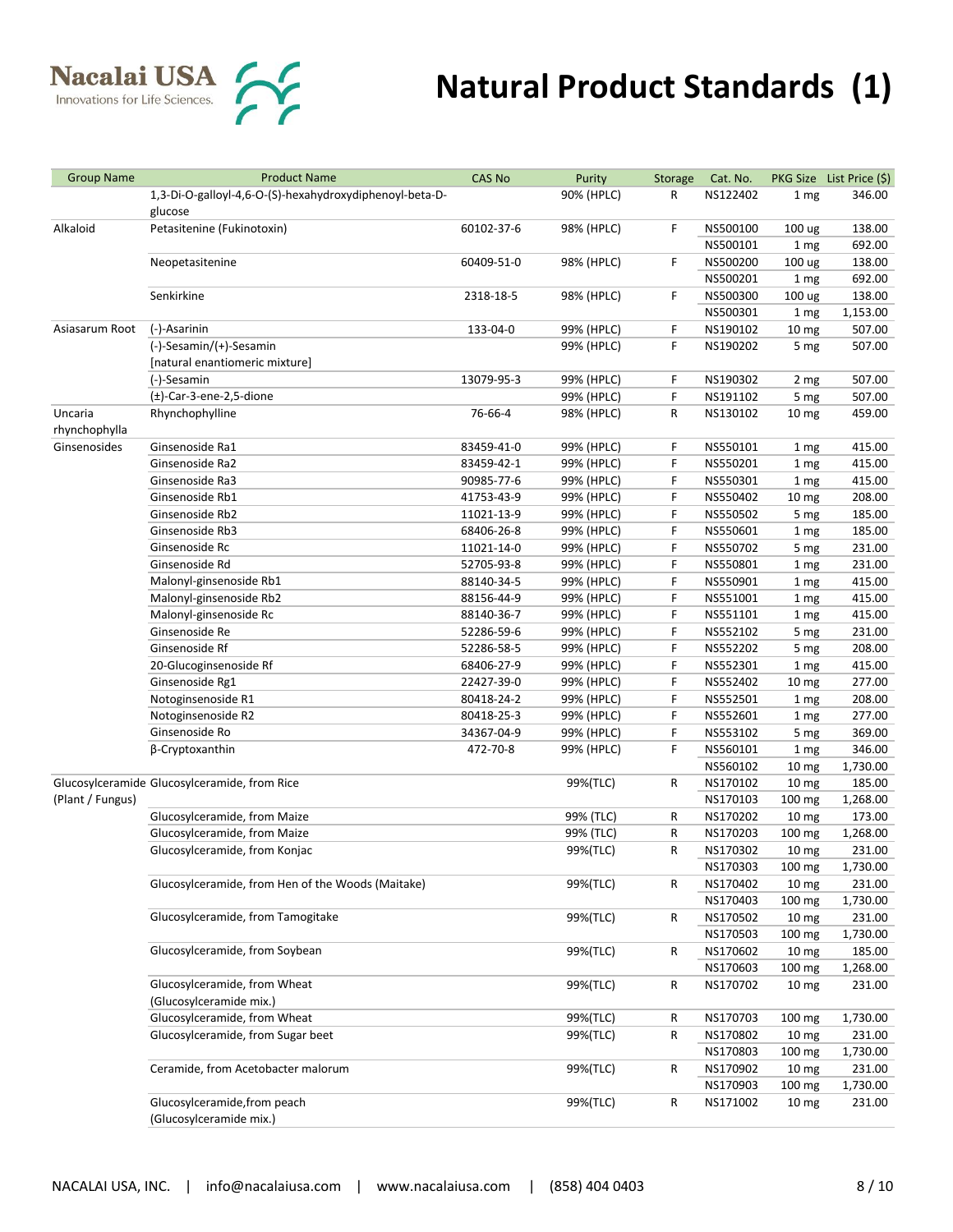

| <b>Group Name</b> | <b>Product Name</b>                                                          | <b>CAS No</b> | Purity     | Storage | Cat. No. |                  | PKG Size List Price (\$) |
|-------------------|------------------------------------------------------------------------------|---------------|------------|---------|----------|------------------|--------------------------|
|                   | Glucosylceramide, from Peach                                                 |               | 99%(TLC)   | R       | NS171003 | 100 mg           | 1,730.00                 |
|                   | (Glucosylceramide mix.)                                                      |               |            |         |          |                  |                          |
|                   | Ceramide, from Citrus unshiu (Ceramide mix.)                                 |               | 99%(TLC)   | R       | NS171102 | 5 mg             | 461.00                   |
|                   | Glucosylceramide, from Citrus Unshiu (Glucosylceramide                       |               | 99%(TLC)   | R       | NS171202 | 5 mg             | 692.00                   |
|                   | mix.)                                                                        |               |            |         |          |                  |                          |
|                   | Glucosylceramide Glucosylceramide, from Milk                                 |               | 99%(TLC)   | R       | NS220302 | 10 <sub>mg</sub> | 231.00                   |
| (Milk)            |                                                                              |               |            |         | NS220303 | 100 mg           | 1,730.00                 |
|                   | Lactosylceramide, from Milk                                                  |               | 99%(TLC)   | R       | NS220402 | 10 <sub>mg</sub> | 231.00                   |
|                   |                                                                              |               |            |         | NS220403 | 100 mg           | 1,730.00                 |
|                   | Glucosylceramide Glucosylceramide, from Rice d18:2 <sup>4E, 8Z</sup> -C20h:0 |               | 99%(HPLC)  | R       | NS340101 | 2 mg             | 461.00                   |
| (Component)       | Glucosylceramide, from Rice d18:2 <sup>4E, 8E</sup> -C20h:0                  |               | 99%(HPLC)  | R       | NS340201 | 1 mg             | 461.00                   |
|                   | Glucosylceramide, from Rice t18:1 <sup>8Z</sup> -C22h:0                      |               | 99%(HPLC)  | R       | NS340301 | 1 mg             | 461.00                   |
|                   | Glucosylceramide, from Rice d18:2 <sup>4E, 8Z</sup> -C22h:0                  |               | 99%(HPLC)  | R       | NS340401 | 1 mg             | 692.00                   |
|                   | Glucosylceramide, from Rice t18:1 <sup>8Z</sup> -C24h:0                      |               | 99%(HPLC)  | R       | NS340501 | 1 mg             | 461.00                   |
|                   | Glucosylceramide, from Rice d18:2 <sup>4E, 8Z</sup> -C24h:0                  |               | 99%(HPLC)  | R       | NS340601 | 1 mg             | 692.00                   |
|                   | Glucosylceramide, from Konjac d18:2 <sup>4E, 8Z</sup> -C16h:0                |               | 99%(HPLC)  | R       | NS350101 | 2 mg             | 461.00                   |
|                   | Glucosylceramide, from Konjac d18:2 <sup>4E, 8E</sup> -C16h:0                |               | 99%(HPLC)  | R       | NS350201 | 1 mg             | 461.00                   |
|                   | Glucosylceramide, from Konjac d18:2 <sup>4E, 8Z</sup> -C18h:0                |               | 99%(HPLC)  | R       | NS350301 | 2 mg             | 461.00                   |
|                   | Glucosylceramide, from Konjac d18:2 <sup>4E, 8E</sup> -C18h:0                |               | 99%(HPLC)  | R       | NS350401 | 1 mg             | 461.00                   |
|                   | Glucosylceramide, from Konjac d18:2 <sup>4E, 8Z</sup> -C20h:0                |               | 99%(HPLC)  | R       | NS350501 | 1 mg             | 461.00                   |
|                   |                                                                              |               |            |         |          |                  |                          |
|                   | Glucosylceramide, from Konjac d18:2 <sup>4E, 8E</sup> -C20h:0                |               | 99%(HPLC)  | R       | NS350601 | 1 mg             | 692.00                   |
|                   | t18:18 <sup>2</sup> -C22h:0                                                  |               | 99%(HPLC)  | R       | NS350701 | 2 mg             | 461.00                   |
|                   | t18:18Z-C23h:0                                                               |               | 99%(HPLC)  | R       | NS350801 | 1 mg             | 692.00                   |
|                   | $t18:1^{8Z}$ -C24h:0                                                         |               | 99% (HPLC) | R       | NS350901 | 1 mg             | 461.00                   |
|                   | Glucosylceramide, from Hen pf the Wood (Maitake)                             |               | 99% (HPLC) | R       | NS360101 |                  |                          |
|                   | [Conponent: 9-Me d18:2 <sup>4E, 8E</sup> -C14h:0]                            |               |            |         |          |                  |                          |
|                   | Glucosylceramide, from Hen of the Woods (Maitake)<br>9-                      |               | 99%(HPLC)  | R       | NS360201 | 1 mg             | 461.00                   |
|                   | Me d18:2 <sup>4E, 8E</sup> -C15h:0                                           |               |            |         |          |                  |                          |
|                   | Glucosylceramide, from Hen of the Woods (Maitake)                            |               | 99%(HPLC)  | R       | NS360302 | 5 mg             | 461.00                   |
|                   | 9-Me d18:2 <sup>4E, 8E</sup> -C16h:0                                         |               |            |         |          |                  |                          |
|                   | Glucosylceramide, from Hen of the Woods (Maitake)<br>9-                      |               | 99%(HPLC)  | R       | NS360401 | 1 mg             | 461.00                   |
|                   | Me d18:2 <sup>4E, 8E</sup> -C17h:0                                           |               |            |         |          |                  |                          |
|                   | Glucosylceramide, from Hen of the Woods (Maitake)<br>9-                      |               | 99%(HPLC)  | R       | NS360501 | 1 mg             | 461.00                   |
|                   | Me d18:2 <sup>4E, 8E</sup> -C18h:0                                           |               |            |         |          |                  |                          |
|                   | Glucosylceramide, from Tamogitake                                            |               | 99% (HPLC) | R       | NS370101 |                  |                          |
|                   | [Conponent: 9-Me d18:2 <sup>4E, 8E</sup> C15h:0]                             |               |            |         |          |                  |                          |
|                   | Glucosylceramide, from Tamogitake                                            |               | 99%(HPLC)  | R       | NS370202 | 5 mg             | 461.00                   |
|                   | 9-Me d18:2 <sup>4E, 8E</sup> -C16h:0                                         |               |            |         |          |                  |                          |
|                   | Glucosylceramide, from Tamogitake                                            |               | 99% (HPLC) | R       | NS370301 |                  |                          |
|                   | [Conponent: 9-Me d18:2 <sup>4E, 8E</sup> -C17h:0]                            |               |            |         |          |                  |                          |
|                   | 9-Me d18:2 <sup>4E,8E</sup> -C18h:0 Glucosylceramide,                        |               | 99% (HPLC) | R       | NS370401 | 1 mg             | 461.00                   |
|                   | from Tamogitake                                                              |               |            |         |          |                  |                          |
| Phospholipids     | Sphingomyelin, from Milk                                                     |               | 99%(TLC)   | F       | NS220102 | 20 <sub>mg</sub> | 115.00                   |
|                   |                                                                              |               |            |         | NS220103 | 100 mg           | 231.00                   |
|                   | Sphingomyelin, from Milk                                                     |               | 98%(TLC)   |         | NS220204 | 1 <sub>g</sub>   | 277.00                   |
|                   | Phosphatidylcholine, from Milk                                               |               | 98%(TLC)   | F       | NS220702 | 10 <sub>mg</sub> | 231.00                   |
|                   | (Phosphatidylcholine mix.)                                                   |               |            |         |          |                  |                          |
|                   | Phosphatidylethanolamine, from                                               |               | 98%(TLC)   | F       | NS220802 | 10 <sub>mg</sub> | 277.00                   |
|                   | Milk(Phosphatidylethanolamine mix.)                                          |               |            |         |          |                  |                          |
|                   | Phosphatidylinositol, from Milk                                              |               | 98% (TLC)  | F       | NS220902 | 10 <sub>mg</sub> | 415.00                   |
|                   | Phosphatidylserine, from Milk(Phosphatidylserine mix.)                       |               | 98% (TLC)  | F       | NS221002 | 10 <sub>mg</sub> | 415.00                   |
|                   |                                                                              |               |            |         |          |                  |                          |
|                   | Sphingomyelin, from Egg yolk                                                 |               | 99%(TLC)   | F       | NS210102 | 20 <sub>mg</sub> | 115.00                   |
|                   |                                                                              |               |            |         | NS210103 | 100 mg           | 231.00                   |